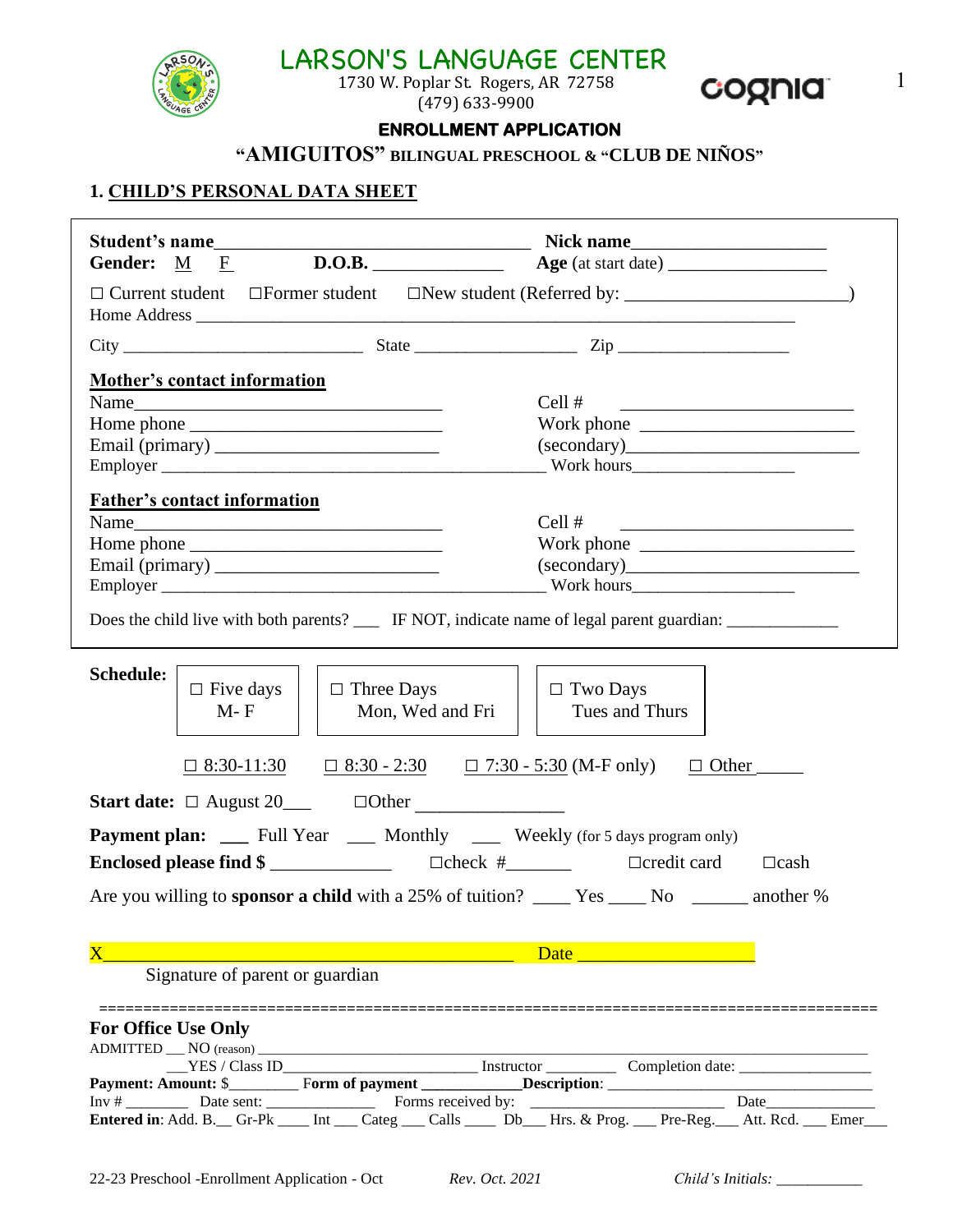# $\left(\frac{1}{2}\right)^{17}$  and  $\left(\frac{1}{2}\right)^{17}$  and  $\left(\frac{1}{2}\right)^{17}$  and  $\left(\frac{1}{2}\right)^{17}$  and  $\left(\frac{1}{2}\right)^{17}$  and  $\left(\frac{1}{2}\right)^{17}$  and  $\left(\frac{1}{2}\right)^{17}$  and  $\left(\frac{1}{2}\right)^{17}$  and  $\left(\frac{1}{2}\right)^{17}$  and  $\left(\frac{1}{2}\right)^{17}$  and



(479) 633-9900



| How motivated is your child to attend the program?                                                  |       | 3             | 4                   |                |    |
|-----------------------------------------------------------------------------------------------------|-------|---------------|---------------------|----------------|----|
| Circle a number or question mark.                                                                   | (not) |               | (very)              | (don't know)   |    |
| If you circled the question mark, please explain ____                                               |       |               |                     |                |    |
| Are one/ both parents able to <b>read</b> some Spanish?                                             |       | $\square$ Mom | ⊟Dad                | $\square$ None |    |
| Are one/ both parents able to <b>speak</b> some Spanish?                                            |       | $\square$ Mom | $\Box\mathrm{D}$ ad | $\square$ None |    |
| Has your child ever attended another Preschool? Which one?                                          |       |               |                     |                |    |
| Which Preschool is your child currently attending?                                                  |       |               |                     |                |    |
| Has your child been expelled from a school/daycare or in process of expulsion? ______ Yes _________ |       |               |                     |                | No |
| If we have to change the existing schedule what other day (s) would you prefer?                     |       |               |                     |                |    |
| Day $(s)$                                                                                           | Time  |               |                     |                |    |

### **2. OTHER CONTACT IN CASE OF EMERGENCY:**

| Name                                                                           |                                                                                                                                                                                                                                |  |                 |  |
|--------------------------------------------------------------------------------|--------------------------------------------------------------------------------------------------------------------------------------------------------------------------------------------------------------------------------|--|-----------------|--|
|                                                                                |                                                                                                                                                                                                                                |  | $Work$ $Cell$   |  |
|                                                                                |                                                                                                                                                                                                                                |  |                 |  |
|                                                                                | State in the state of the state in the state in the state in the state in the state in the state in the state in the state in the state in the state in the state in the state in the state in the state in the state in the s |  | $\mathsf{Zip}$  |  |
| Is this person authorized to take the child from the center? <b>Yes</b> $\Box$ |                                                                                                                                                                                                                                |  | No <sub>D</sub> |  |

#### **List all other adults who are authorized to take the child from the center:**

| Name    |              | Relationship | Name    |              | Relationship |
|---------|--------------|--------------|---------|--------------|--------------|
| Address |              |              | Address |              |              |
| City    | <b>State</b> | Zip          | City    | <b>State</b> | Zip          |
| Phone   |              |              | Phone   |              |              |

#### **3. CLINIC HISTORY: LIST THE DATES OF EACH:**

| <b>Measles</b>                           |              |                                        | <b>German Measles</b> |     |
|------------------------------------------|--------------|----------------------------------------|-----------------------|-----|
| Chicken Pox                              |              |                                        |                       |     |
| Contracted Tuberculosis: Yes             | $N$ o $\_\_$ | Frequent Ear Infections: Yes_______ No |                       |     |
| Frequent Throat Infection: Yes ______ No |              | Defective Heart:                       | Yes.                  | No. |
| <b>Other Conditions or Comments</b>      |              |                                        |                       |     |

#### **4. SPECIAL NEEDS:**

| Medications                                                                                                 |  |               |  |
|-------------------------------------------------------------------------------------------------------------|--|---------------|--|
| Temper Tantrums ____ Diabetes ______ Frequent colds ______ Biting _____ Sun Sensitivity _____ Seizures ____ |  |               |  |
| Fainting Spells _______ Bed wetting _______ Other                                                           |  |               |  |
| Child's special food needs: Formula                                                                         |  | Diabetic diet |  |
| <b>ALLERGIES TO MEDICATIONS/FOOD / OTHERS</b>                                                               |  |               |  |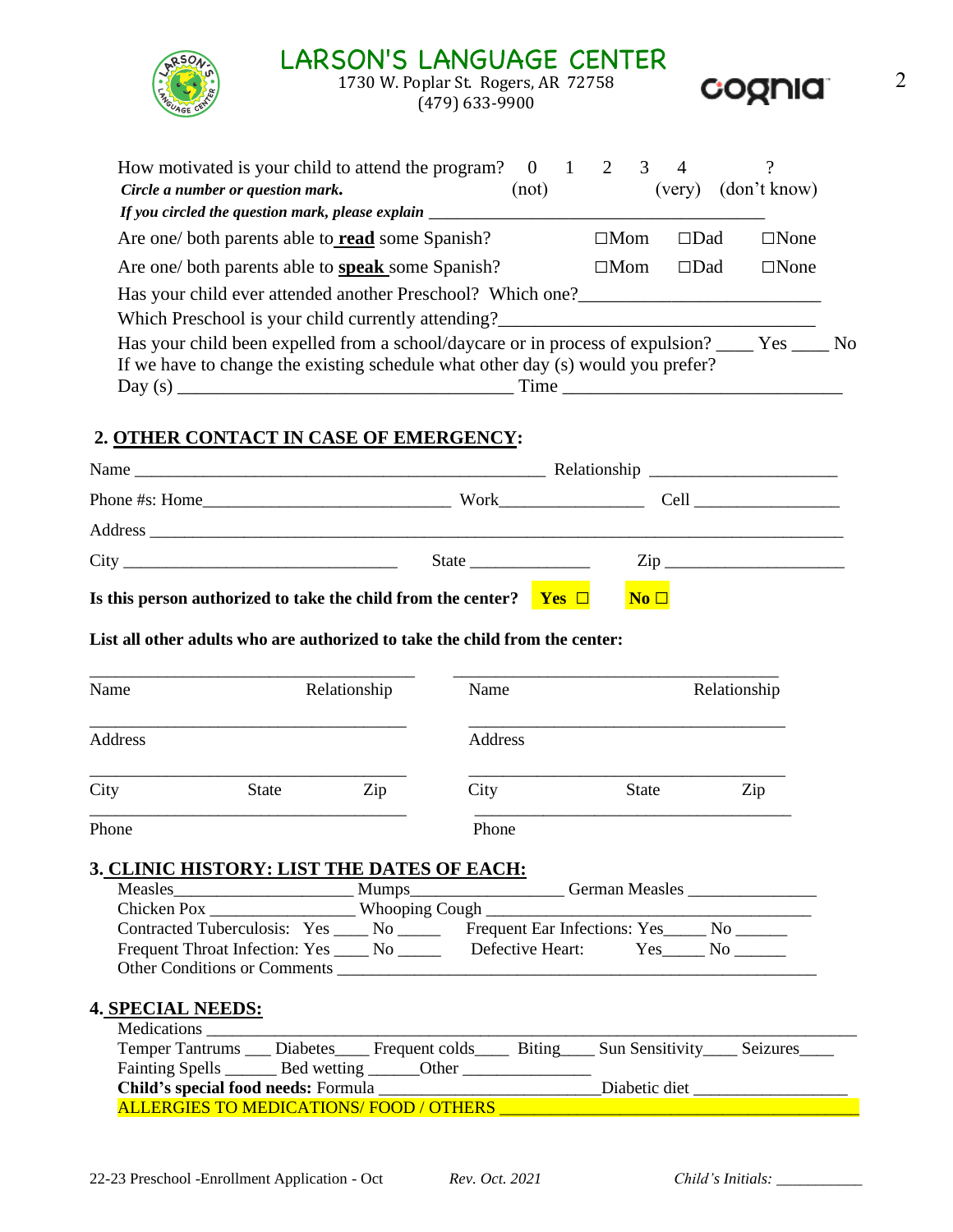# **LARSON'S LANGUAGE CENTER**



 $\left(\frac{3}{2}\right)$  1730 W. Poplar St. Rogers, AR 72758 **CLOCELC** 3 (479) 633-9900



#### **5. CHILD'S DEVELOPMENTAL NEEDS:**

|        | Has your child experienced or exhibited any physical, mental, emotional, physiological, or behavioral needs? |  |  |
|--------|--------------------------------------------------------------------------------------------------------------|--|--|
| Yes No |                                                                                                              |  |  |

\_\_\_\_\_\_\_\_\_\_\_\_\_\_\_\_\_\_\_\_\_\_\_\_\_\_\_\_\_\_\_\_\_\_\_\_\_\_\_\_\_\_\_\_\_\_\_\_\_\_\_\_\_\_\_\_\_\_\_\_\_\_\_\_\_\_\_\_\_\_\_\_\_\_\_\_\_\_\_\_\_\_\_\_\_\_\_\_\_\_

\_\_\_\_\_\_\_\_\_\_\_\_\_\_\_\_\_\_\_\_\_\_\_\_\_\_\_\_\_\_\_\_\_\_\_\_\_\_\_\_\_\_\_\_\_\_\_\_\_\_\_\_\_\_\_\_\_\_\_\_\_\_\_\_\_\_\_\_\_\_\_\_\_\_\_\_\_\_\_\_\_\_\_\_\_\_\_\_\_\_

\_\_\_\_\_\_\_\_\_\_\_\_\_\_\_\_\_\_\_\_\_\_\_\_\_\_\_\_\_\_\_\_\_\_\_\_\_\_\_\_\_\_\_\_\_\_\_\_\_\_\_\_\_\_\_\_\_\_\_\_\_\_\_\_\_\_\_\_\_\_\_\_\_\_\_\_\_\_\_\_\_\_\_\_\_\_\_\_\_\_

If YES, please describe in detail: \_\_\_\_\_\_\_\_\_\_\_\_\_\_\_\_\_\_\_\_\_\_\_\_\_\_\_\_\_\_\_\_\_\_\_\_\_\_\_\_\_\_\_\_\_\_\_\_\_\_\_\_\_\_\_\_\_\_\_\_\_\_\_

Has the child received any treatment or therapy related to these needs? Please explain in detail:

#### **6. OTHER INFORMATION ABOUT YOUR CHILD:**

|                                  | Siblings: Yes No No Names) No Names No Names No Names No Names No Names No Names No Names No Names No Names No |                                                              |
|----------------------------------|----------------------------------------------------------------------------------------------------------------|--------------------------------------------------------------|
| Does your child require help in: |                                                                                                                |                                                              |
|                                  | Dressing _________ Un-dressing _________Toileting __________ Eating __________ Washing hands ________          |                                                              |
|                                  |                                                                                                                |                                                              |
| Type of child care used before:  |                                                                                                                |                                                              |
|                                  | Does your child take a nap? Yes _____ No ________ At what time? _______________ For how long?                  |                                                              |
|                                  | 7. ADDITIONAL COMMENTS / OTHER USEFUL INFORMATION:                                                             |                                                              |
|                                  |                                                                                                                |                                                              |
|                                  |                                                                                                                |                                                              |
| 8. MEDICAL INFORMATION:          |                                                                                                                |                                                              |
|                                  |                                                                                                                |                                                              |
|                                  |                                                                                                                |                                                              |
|                                  |                                                                                                                |                                                              |
|                                  |                                                                                                                | I, (father/mother/guardian) of (Child's name) do hereby give |

my consent to the Director of Larson's Language Center, or her duly appointed representative, for said child to receive medical or surgical aid as may be deemed necessary and expedient by a duly licensed or recognized physician or surgeon in case of an emergency when the parents cannot be reached. Consent is also given for the director or her duly appointed representative to transport said child for emergency medical treatment, if the parents cannot be reached.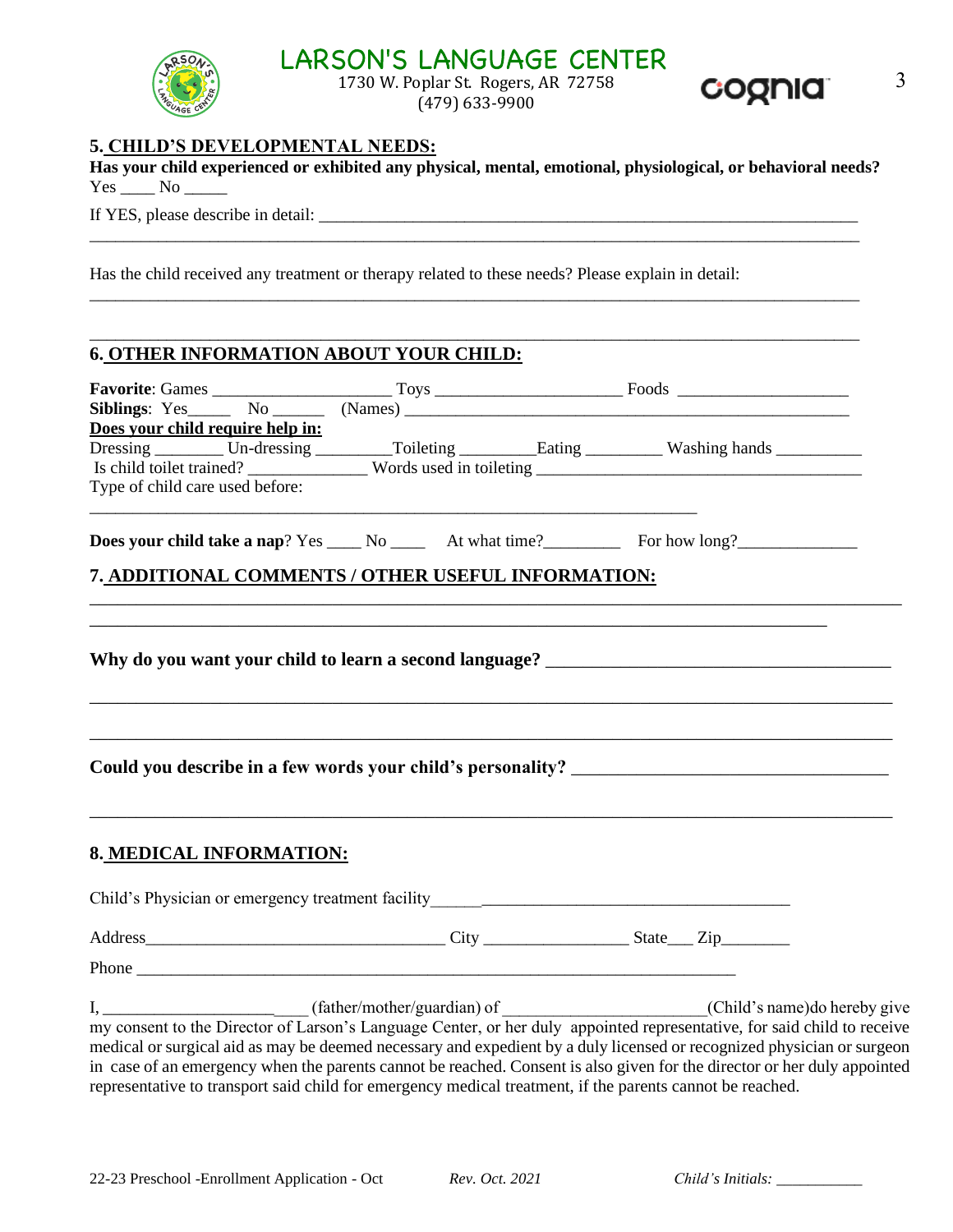

# LARSON'S LANGUAGE CENTER

 $\left(\frac{1}{2}\right)^{1/2}$  and  $\left(\frac{1}{2}\right)^{1/2}$  1730 W. Poplar St. Rogers, AR 72758 **C.OODIC** 4 (479) 633-9900



I hereby give\_\_\_\_ /do not give\_\_\_\_ the Director of the Larson's Language Center, or her appointed representative permission to give  $(Child's name)$  acetaminophen / ibuprofen. I understand I will be notified that the medication has been administered.

**X\_\_\_\_\_\_\_\_\_\_\_\_\_\_\_\_\_\_\_\_\_** Initials of parent or guardian

### **9. LLC's DISCIPLINE POLICY:**

Larson's Language Center uses the following methods of discipline:

- RULES ARE ESTABLISHED FOR THE BENEFIT OF THE CHILDREN
- POSITIVE RE-ENFORMENT WILL BE USED
- RE-DIRECTIONS WILL BE GIVEN TO THE CHILDREN.
- IF INAPPROPRIATE BEHAVIOR CONTINUES, A TIMEOUT MAY BE USED.

I have read and understand the discipline policy of Larson's Language Center. I give my permission for the use of all methods set out above.

\_\_\_\_\_\_\_\_\_\_\_\_\_\_\_\_\_\_\_\_\_\_\_\_\_\_\_\_\_\_\_\_\_\_\_\_\_\_\_\_\_\_\_\_\_\_\_\_\_\_\_\_\_\_\_\_\_\_\_\_\_\_\_\_\_\_\_\_\_\_\_\_\_\_\_\_\_\_\_\_\_\_\_\_\_\_\_ \_\_\_\_\_\_\_\_\_\_\_\_\_\_\_\_\_\_\_\_\_\_\_\_\_\_\_\_\_\_\_\_\_\_\_\_\_\_\_\_\_\_\_\_\_\_\_\_\_\_\_\_\_\_\_\_\_\_\_\_\_\_\_\_\_\_\_\_\_\_\_\_\_\_\_\_\_\_\_\_\_\_\_\_\_

<u>Nettle-Alexander Communications</u> Initials of parent or guardian

If the parent or guardian disagrees with any disciplinary method above, please list method preferred:

Signature of parent or guardian

PLEASE NOTE: Physical punishment shall not be administered to children. (Minimum Licensing Requirements for Child Care Centers 500.2) (Minimum Licensing Requirements for Day Care Family Homes 501.4)

**10. IMMUNIZATIONS:** Please provide a copy of your Child's Immunization Records.

#### **11.CONFERENCE REQUESTS:**

**I, \_\_\_\_\_\_\_\_\_\_\_\_\_\_\_\_\_\_\_\_\_\_\_\_\_\_\_ parent or guardian of \_\_\_\_\_\_\_\_\_\_\_\_\_\_\_\_\_\_\_\_\_\_\_, understand that I may ask for a conference with the Director and/or instructors as needed.** 

<u>Networks and interventional</u> Initials of parent or guardian

#### **12.PARENT'S CONSENT FOR PHOTOGRAPHY:**

**Do we have your permission to include your child in photos or videos for TV or Newspaper coverage of our programs for promotional purposes, a school yearbook, or to distribute a picture CD to the parents as a gift?** *(These pictures and articles may or may not include your child's name. Additionally, the pictures and/or videos could be used by LLC in subsequent years.)* 

 $\square$  Yes  $\square$ No  $\vee$   $\square$   $\square$   $\square$  Initials of parent or guardian

 $\text{Date:}$   $\Box$